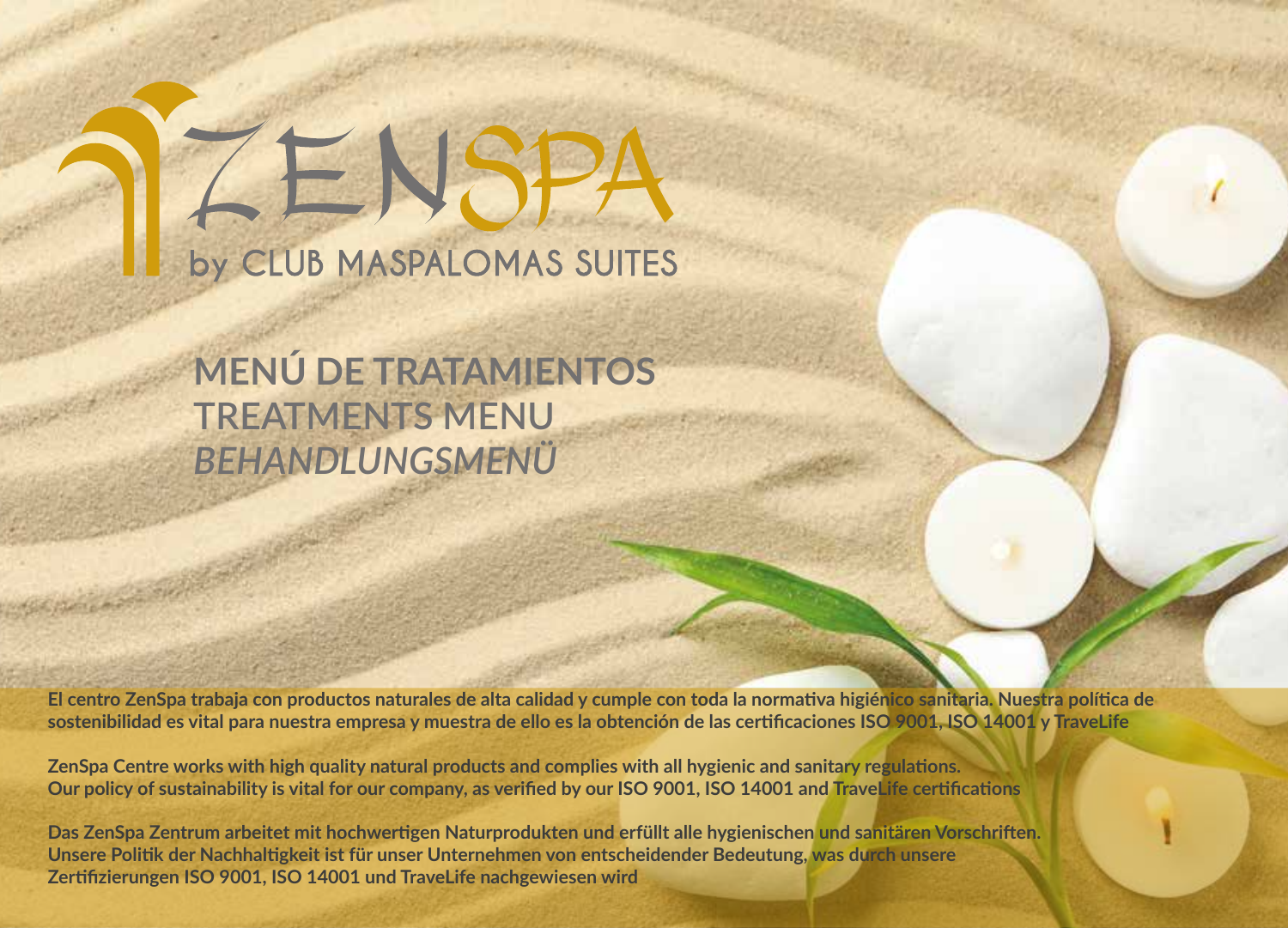#### **BELLEZA DE PIES Y MANOS FOOT AND HAND BEAUTY**  *SCHÖNHEIT FÜR FÜSSE UND HÄNDE*

| <b>MANICURA SPA / SPA MANICURE</b><br>SPA MANIKÜRE                                                                           | $60'$   39 € |
|------------------------------------------------------------------------------------------------------------------------------|--------------|
| PEDICURA SPA / SPA PEDICURE<br>SPA PEDIKÜRE                                                                                  | 60'   49 €   |
| <b>MANICURA GEL COLOR / GEL POLISH</b><br><b>MANICURE / MANIKÜRE MIT FARBGEL</b>                                             | $65'$   55 € |
| <b>PEDICURA GEL COLOR / GEL POLISH</b><br><b>PEDICURE / PEDIKÜRE MIT FARBGEL</b>                                             | 75'   59€    |
| <b>MANICURA GEL + RETIRADA COLOR</b><br><b>GEL POLISH MANICURE + COLOUR REMOVAL</b><br>MANIKÜRE MIT FARBGEL + FARBENTFERNUNG | 90'   69€    |
| PEDICURA GEL + RETIRADA COLOR<br><b>GEL POLISH PEDICURE + COLOUR REMOVAL</b><br>PEDIKÜRE MIT FARBGEL + FARBENTFERNUNG        | 90'∣73€      |

**RETIRADA GEL COLOR / GEL POLISH REMOVAL /** *FARBGELENTFERNUNG* **14 €** 

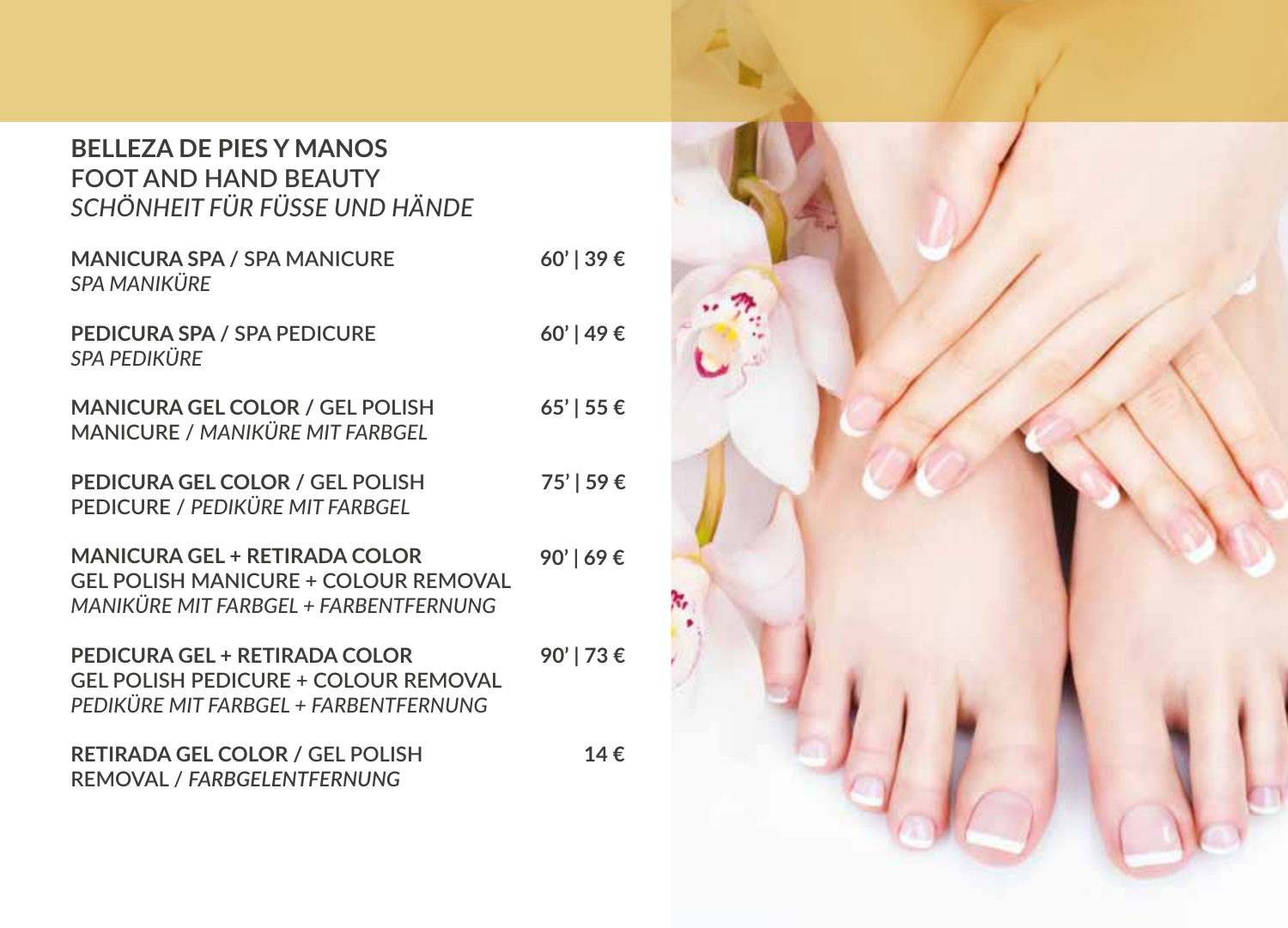#### **FACIAL MASCULINO**

**Tratamiento purificante e hidratante. Mejora la textura de la piel, el contorno de ojos y las arrugas. FACIAL FOR MEN Purifying and moisturising treatment. Improves skin** 

**texture, eye contour and wrinkles.** *GESICHTSPFLEGE FÜR MÄNNER Reinigende und feuchtigkeitsspendende Behandlung. Verbessert das Hautbild, die Augenkonturen und Falten.*

#### **REVITAL-C ANTIOX & RADIANCE**

**60' | 65 €**

**60' | 65 €**

**50' | 55 €** 

**-Tratamiento antioxidante, revitalizante y oxigenante para activar la energía celular de la piel. -Antioxidant, revitalizing and oxygenating treatment to activate skin cell energy.** *-Antioxidative, revitalisierende und sauerstoffhaltige Behandlung zur Aktivierung der Zellenergie der Haut.*

#### **LIFT & REPULPING HYALURONIC TREATMENT**

**-Tratamiento intensivo de la arruga con efecto lifting. Combate la flacidez, las ojeras y el óvalo caído. -Intensive anti-wrinkle treatment with a lifting effect. Fights flaccidity, dark circles and saggy skin.** *-Intensive Anti-Falten-Behandlung mit Lifting-Effekt. Bekämpft Schlaffheit, dunkle Ringe und schlaffe Haut.*

**PROBIOTICS - Limpieza de Cutis - Facial Cleansing - Gesichtsreinigung 60' | 65 €**

**-Tratamiento específico con probióticos y prebióticos para equilibrar la flora natural según las necesidades de cada tipo de piel:**

- **Recuperación de la energía celular y oxigenación**
- **Equilibrio del pH**
- **Limpieza en profundidad**

**-Specific treatment with probiotics and prebiotics to balance the natural skin flora according to every skin type:**

- **Restores skin cell energy and oxygenation**
- **Balances skin's pH**
- **Cleanses in depth**

*-Spezifische Behandlung mit Probiotika und Präbiotika, um die natürliche Flora entsprechend den Bedürfnissen des jeweiligen Hauttyps auszugleichen:*

- *Energierückgewinnung und Sauerstoffversorgung der Zellen*
- *pH-Ausgleich*
- *Tiefenreinigung*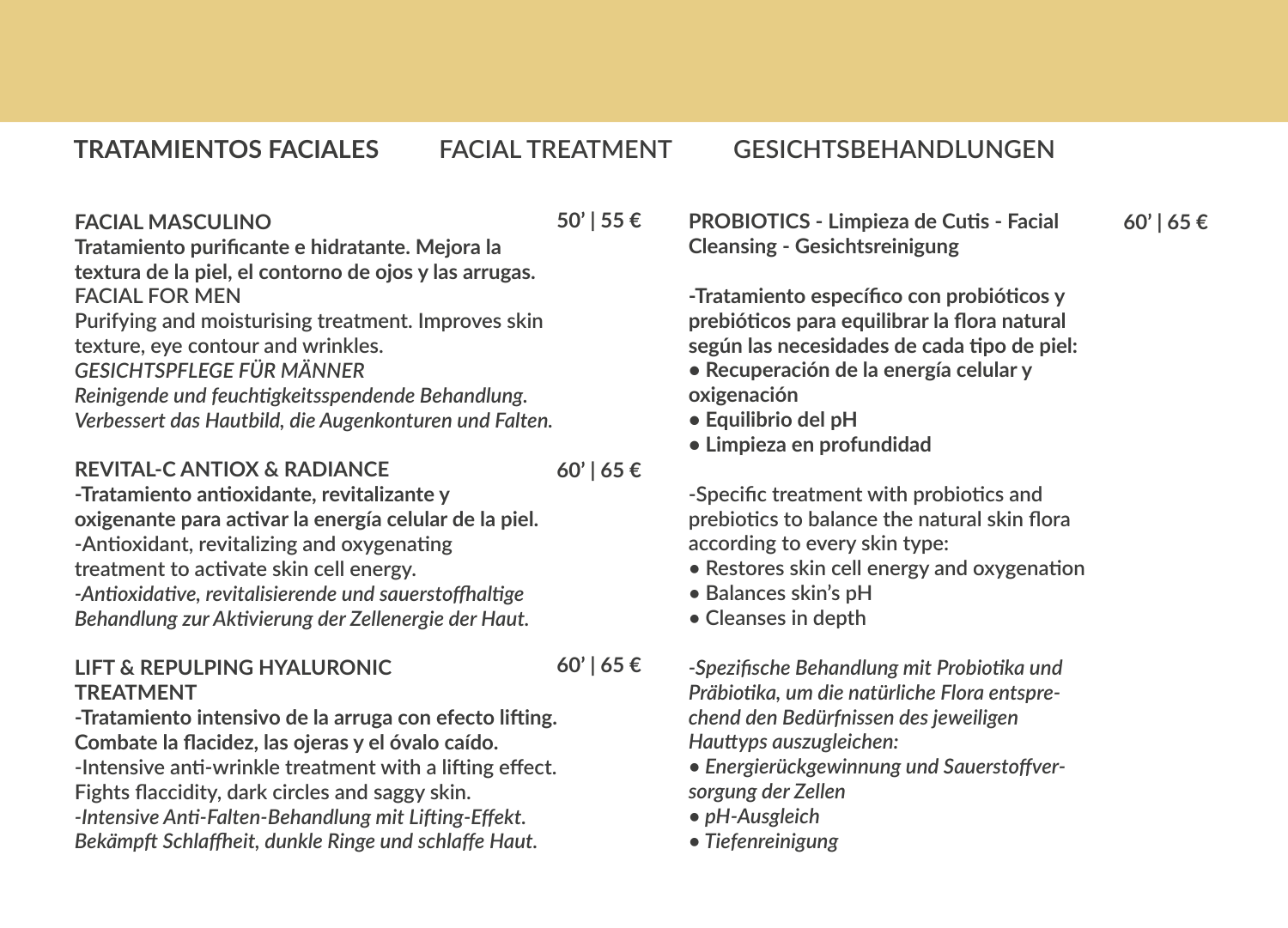**RITUAL DE ORIENTE / ORIENTAL RITUAL** *ORIENTALISCHES SCHÖNHEITSRITUAL*

#### **EXFOLIACIÓN Y ENVOLTURA CORPORAL CON CHOCOLATE Y ACEITE DE ARGÁN**

**Un verdadero hechizo para los sentidos en un ritual sublime que aportará un extra de nutrición a la piel. EXFOLIATION AND BODY WRAP WITH CHOCOLATE AND ARGAN OIL**

**A real spell for the senses in a sublime ritual which nourishes your skin in depth.**

*PEELING UND GANZKÖRPERPACKUNG MIT SCHOKOLADE UND ARGANÖL*

*Ein wahrer Zauber für die Sinne in einem wunderbaren Ritual, dass Ihre Haut mit extra vielen Nährstoffen versorgen wird.*



**RITUAL OCEÁNICO / OCEANIC RITUAL 70' | 79 € 70' | 79 €** *OZEANISCHES SCHÖNHEITSRITUAL*

#### **EXFOLIACIÓN DESINTOXICANTE Y ENVOLTURA DE LODO MARINO**

**Tratamiento super hidratante y remineralizante que une las propiedades de la thalassoterapia y la aromaterapia. DETOXIFYING EXFOLIATION AND SEA MUD WRAP A deep moisturizing and remineralizing treatment that combines the properties of thalassotherapy and aromatherapy.**

*ENTGIFTENDES PEELING UND MEERSCHLAMMPACKUNG Besonders feuchtigkeitsspendende und remineralisierende Behandlung, die die Eigenschaften der Thalassotherapie und der Aromatherapie kombiniert.*

#### **RITUAL S.O.S. ALOE VERA**

**60' | 69 €**

**Para días de sol intenso: masaje con envoltura calmante e hidratante de Alginato y Aloe vera. Refresca la piel sin quitar el bronceado. For days of intense sun: massage with a soothing and moisturising Alginate and Aloe vera wrap. Refreshes the skin without taking away the tan.** *Für Tage mit intensiver Sonneneinstrahlung: Massage mit einer beruhigenden und feuchtigkeitsspendenden Packung aus Alginat und Aloe vera. Erfrischt die Haut, ohne ihr die Bräune zu nehmen.*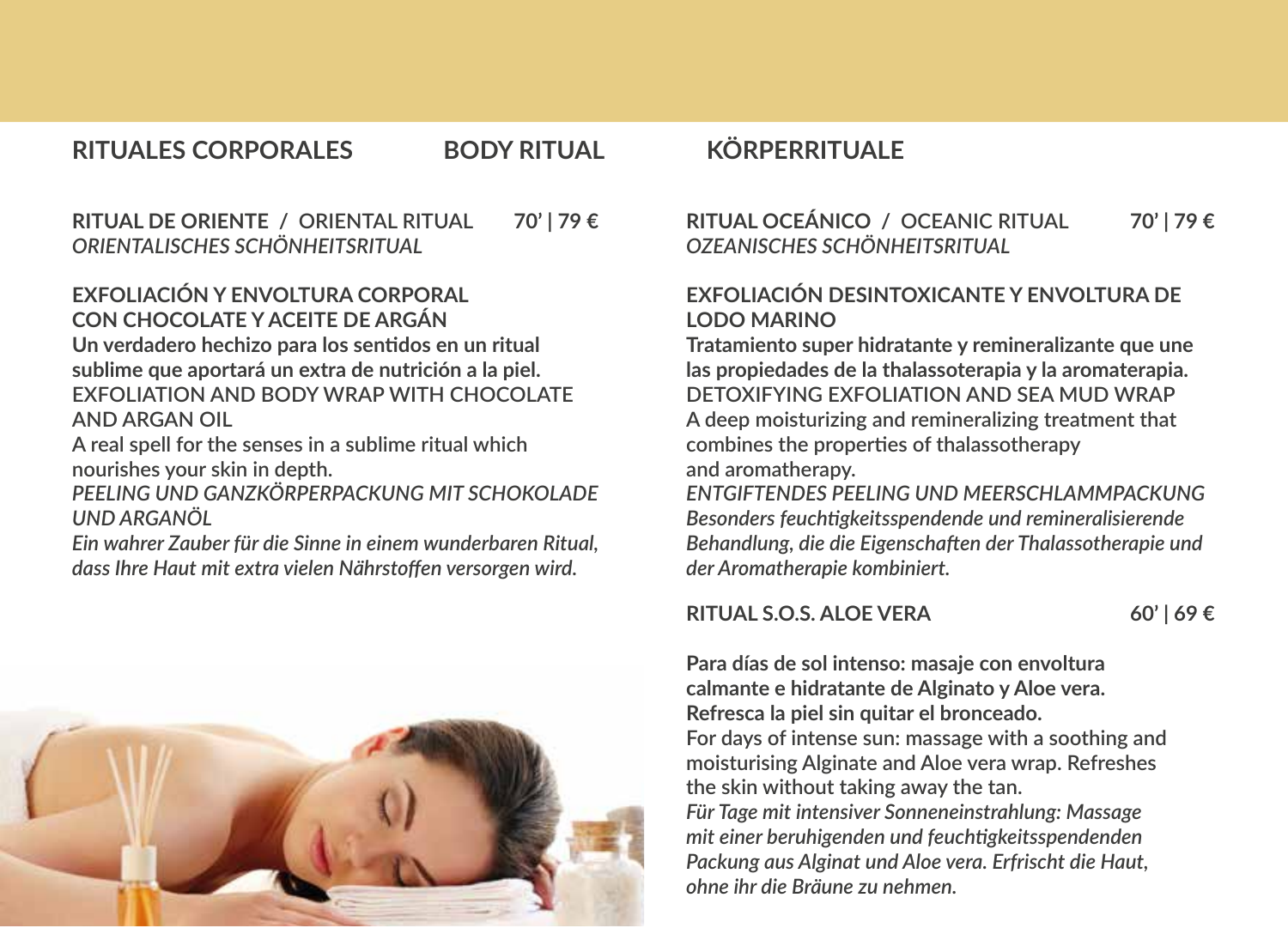

### **CARTA DE MASAJES MASSAGE MENU MASSAGEMENÜ**

#### **MASAJE PIEDRAS CALIENTES HOT STONES MASSAGE** *WARMSTEINMASSAGE*

**75' | 89 €**

**Masaje relajante que alivia dolores musculares y óseos. Disminuye el estrés, la ansiedad y el insomnio mejorando la circulación sanguínea y la oxigenación de la piel, eliminando toxinas y dejándola más tersa y revitalizada. Relaxing massage that relieves muscle and bone pain. Reduces stress, anxiety and insomnia by improving blood circulation and oxygenation of the skin, eliminating toxins and leaving it smoother and revitalised.** *Entspannende Massage, die Muskel- und Knochenschmerzen lindert. Reduziert Stress, Angstzustände und Schlaflosigkeit, indem es die Durchblutung und Sauerstoffversorgung der Haut verbessert, Giftstoffe beseitigt und die Haut glättet und revitalisiert.*

#### **MASAJE SUECO SWEDISH MASSAGE**  *SCHWEDISCHE MASSAGE*

**60' | 69 €**

**Elimina tensiones y relaja músculos y articulaciones. Favorece la circulación sanguínea y linfática y elimina toxinas además de relajar cuerpo y mente. Eliminates tension and relaxes muscles and joints. Promotes blood and lymphatic circulation and eliminates toxins as well as relaxes body and mind.** *Beseitigt Verspannungen und entspannt Muskeln und Gelenke. Fördert den Blut- und Lymphkreislauf, beseitigt Giftstoffe und entspannt Körper und Geist.*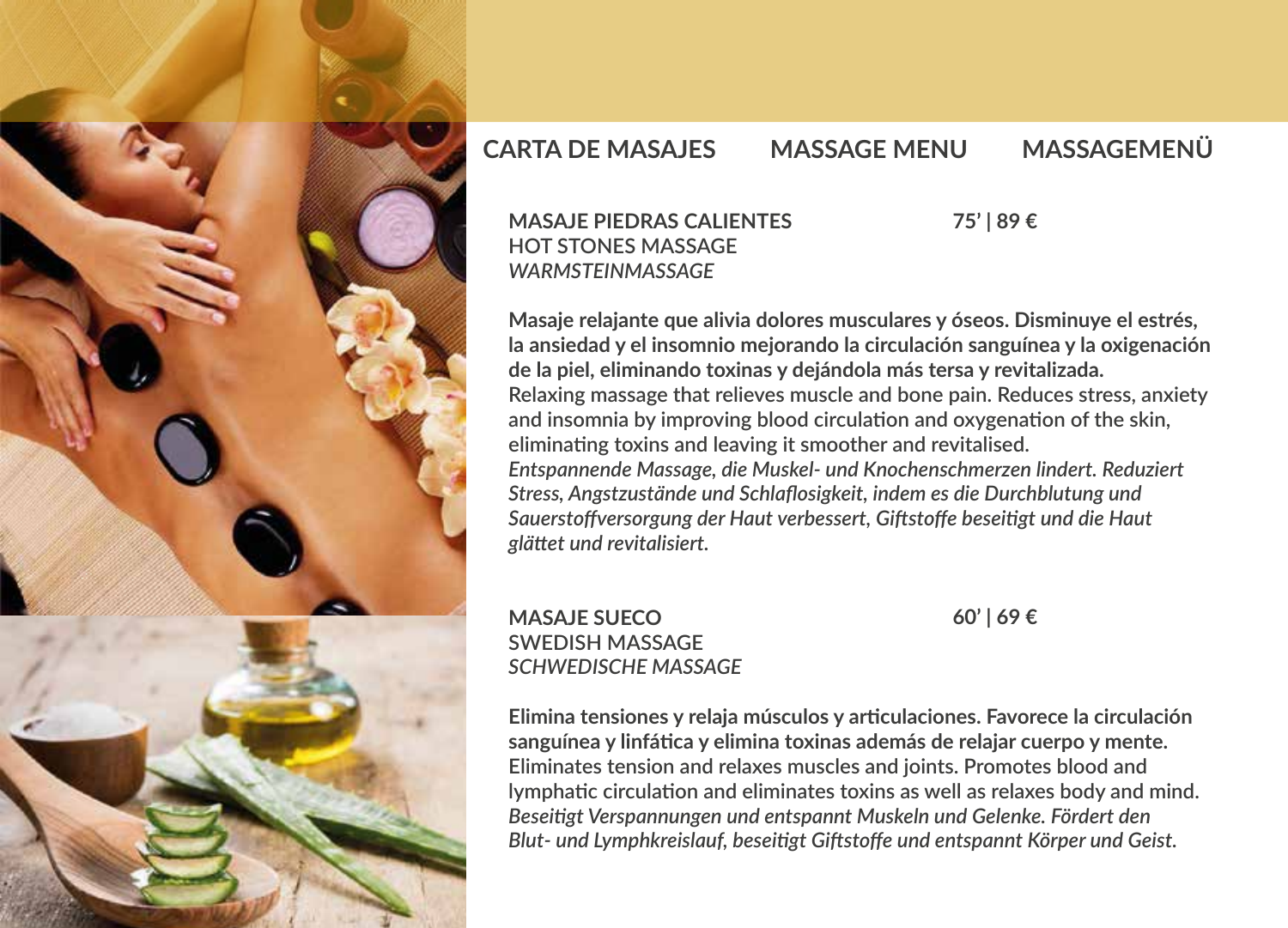**CARTA DE MASAJES MASSAGE MENU MASSAGEMENÜ**

#### **RELAJANTE CON AROMATERAPIA RELAXING WITH AROMATHERAPY**  *ENTSPANNEN MIT AROMATHERAPIE* **30' | 49 € 50' | 65 €**

**Masaje suave con aromaterapia a elegir según su estado de ánimo. Gentle massage with aromatherapy according to your mood.** *Entspannende Massage mit Aromatherapie je nach Ihrer Stimmung.*

| <b>MASAJE DEPORTIVO</b> | $30'$   53 € |
|-------------------------|--------------|
| DEEP TISSUE MASSAGE     | $50'$   69 € |
| <b>SPORTMASSAGE</b>     |              |

**Masaje profundo indicado para tensiones musculares adaptado para cada persona. Deep massage recommended for muscle tension and adapted to every person.** *Intensive Massage gegen Verspannungen der Muskeln, die auf jede Person abgestimmt ist.*

#### **REFLEXOLOGÍA PODAL FOOT REFLEXOLOGY** *FUSSREFLEXZONENMASSAGE*

**Masaje tradicional asiático basado en la estimulación de puntos sobre los pies. Reduce el dolor y estimula la circulación. Ayuda a eliminar el estrés y facilita la relajación física y mental. Traditional Asian massage based on the stimulation of points on the feet. Reduces pain and stimulates circulation. Helps to eliminate stress and facilitates physical and mental relaxation.** *Traditionelle asiatische Massage, die auf der Stimulation von Punkten an den Füßen basiert. Lindert Schmerzen und regt die Durchblutung an. Hilft beim Abbau von Stress und fördert die körperliche und geistige Entspannung.*

**CRANEAL HINDÚ INDIAN HEAD MASSAGE** *INDISCHE KOPFMASSAGE*

**45' | 55 €**

**45' | 59 €**

**Masaje de hombros, cuello y cabeza. Aporta vitalidad con movimientos y fricciones y desbloquea con técnicas de masaje hindú y puntos de presión. Shoulder, neck and head massage. It provides vitality with movements and frictions and unblocks with Indian massage techniques and pressure points.** *Schulter-, Nacken- und Kopfmassage. Sie bringt Vitalität mit Bewegungen und Reibungen und löst Blockaden mit indischen Massagetechniken und Druckpunkten.*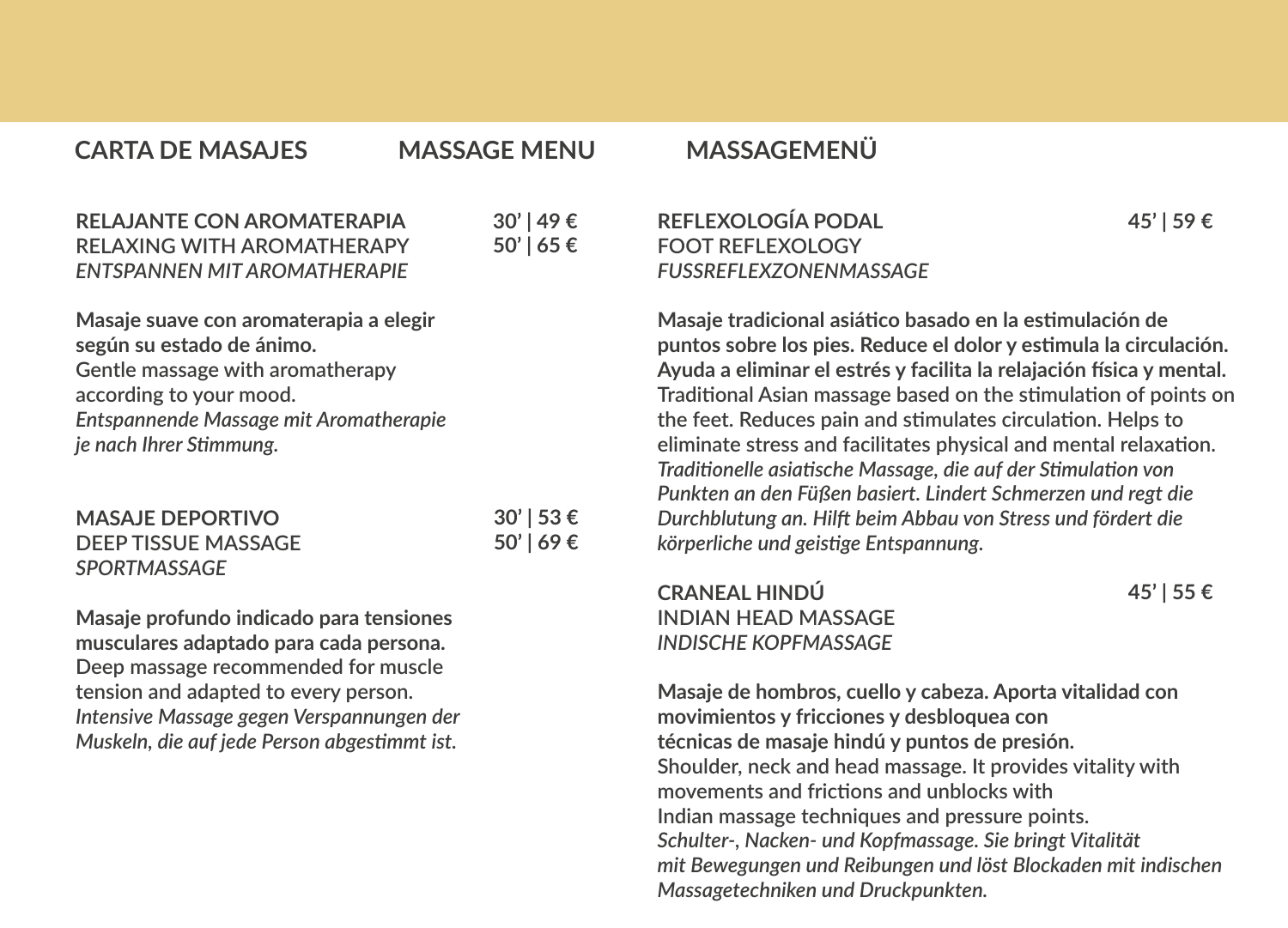#### **CARTA DE MASAJES**

#### **CARTA DE MASAJES MASSAGE MENU DRENAJE LINFÁTICO LYMPHATIC DRAINAGE**

#### **MASAJE BALINÉS BALINESE MASSAGE** *BALINESISCHE MASSAGE* **75' | 99 €**

**Masaje energético originario de Bali caracterizado por sus profundas presiones y percusiones que descargará cuerpo y mente aportándole serenidad.**

**An energetic massage original from Bali, characterised by deep pressure and percussions that will de-stressing body and mind, offering you serenity.**

*Eine energetische Massage aus Bali, die sich durch tiefen Druck und Perkussionen auszeichnet, die Körper und Geist entlasten und Gelassenheit verleihen.*



#### **SESIONES DE TERAPIA DE DRENAJE LINFÁTICO LYMPHATIC DRAINAGE THERAPY SESSIONS LYMPHATIC DRAINAGE THERAPY SESSIONS** *THERAPIEBEHANDLUNGEN ZUR LYMPHDRAINAGE*  **60' | 69 € 120' | 115 €**

**Terapia muy beneficiosa y relajante que ayuda en casos de pre operatorio, post operatorio, inflamaciones, edemas, varices, depuración de las toxinas del organismo, analgésico y en la regulación del sistema inmunitario entre otros. • La sesión de 60' corresponde a 1 zona grande o 2 pequeñas y la de 120' a 2 o 3 zonas grandes a convenir con la linfoterapeuta.**

**Very beneficial and relaxing therapy that helps in cases of pre-operative, post-operative, inflammations, oedemas, varicose veins, purification of the body's toxins, analgesic and in the regulation of the immune system, among others. • The 60' session corresponds to 1 large or 2 small areas and the 120' session corresponds to 2 or 3 large areas to be agreed with the lymphotherapist.**

*Sehr wohltuende und entspannende Therapie, die u.a. bei prä- und postoperativen Eingriffen, Entzündungen, Ödemen, Krampfadern, Entschlackung des Körpers, Schmerzlinderung und bei der Regulierung des Immunsystems hilft.*

*• Die Behandlung von 60' entspricht 1 großen oder 2 kleinen Zonen und die Behandlung von 120' entspricht 2 oder 3 großen Zonen, die mit dem Lymphtherapeuten vereinbart werden.*